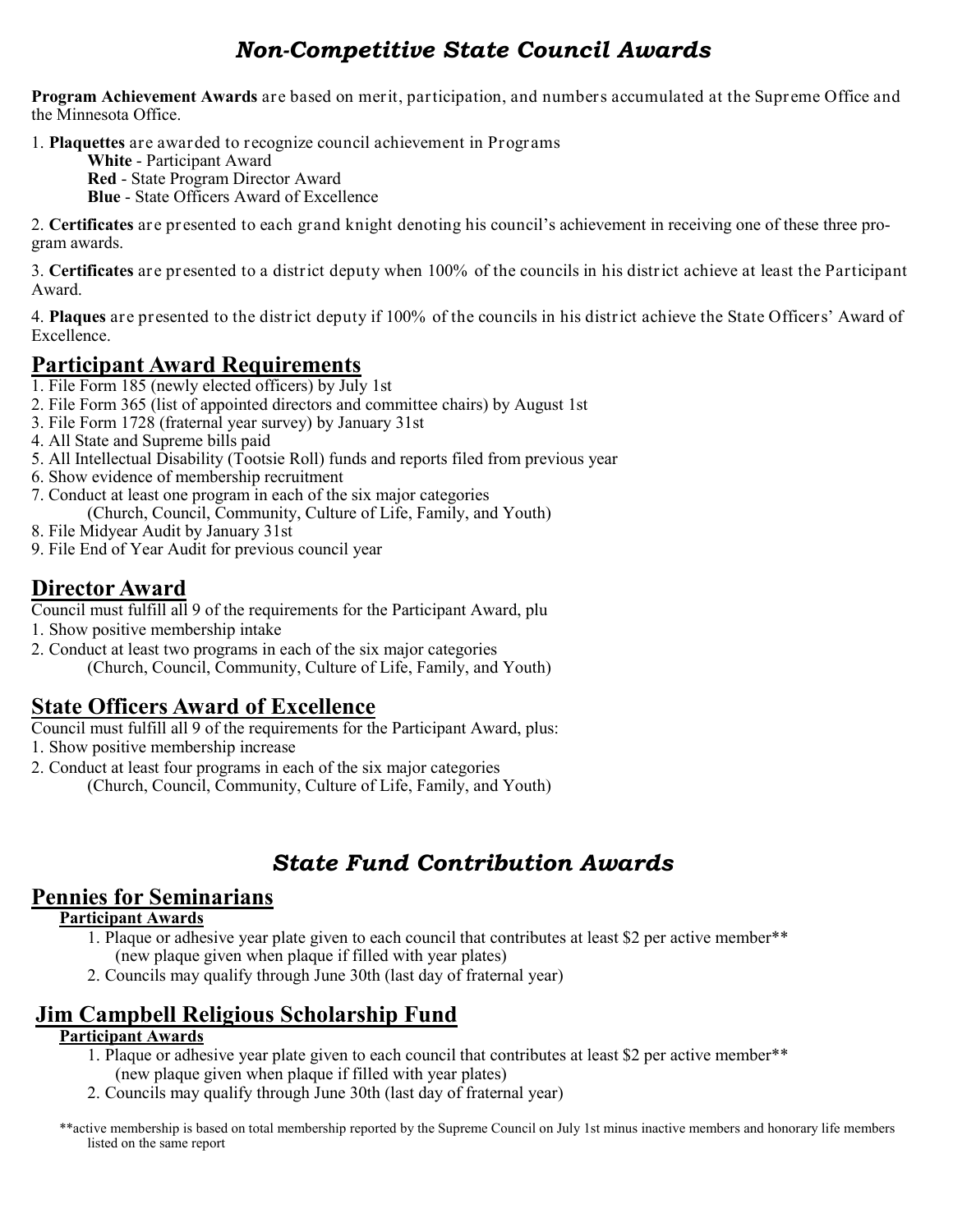# *Competitive State Awards*

The council must qualify for the State Officers Award of Excellence to be eligible for Overall Program judging. All other areas of competitive judging require a minimum qualification of Participant Award.

Submission are judged by committees composed of grand knights, district deputies, and state team members.

Councils may submit ONLY ONE program in each of the six categories for judging in that category - only one program for Church, one program for Council, one program for Community, etc.

## **Overall Program Award Requirements**

Council must fulfill all 9 of these requirements to be eligible of consideration for this award:

- 1. File Form 185 (newly elected officers) by July 1st
- 2. File Form 365 (list of appointed directors and committee chairs) by August 1st
- 3. File Form 1728 (fraternal year survey) by January 31st
- 4. All State and Supreme bills paid
- 5. All Intellectual Disability (Tootsie Roll) funds and reports filed from previous year
- 6. Show membership increase
- 7. Conduct list at least four programs in each of the six major categories (Church, Council, Community, Culture of Life, Family, and Youth)
- 8. File Midyear Audit by January 31st
- 9. File End of Year Audit for previous council year

### **Best Overall Program Awards** - Two plaques are awarded

- 1. First place Outstanding Overall Program
- 2. Second place Excellent Overall Program

### **Family of the Year** (plaque provided by State)

- 1. Selected from entries received with End of Year Reports
- 2. Plaque presented at State Convention Banquet
- 3. Winning entry sent to Supreme and entered into the Supreme Council Competition

## **Knight of the Year** (plaque provided by State)

- 1. Selected from entries received with End of Year Reports
- 2. Plaque presented at State Convention Banquet

## *Individual Competitive Program Awards*

Submissions in the six major categories of Church, Council, Community, Culture of Life, Family, and Youth will be judged for content and presentation based on:

- 1. Nature of Activity: Does it demonstrate the objectives of the service program?
- 2. Participation of Membership: How many members and what percentage participated?
- 3. Results: What benefits were derived from sponsorship of this project/program?
- 4. Program Originality: Was the program something new?
- 5. Committee Planning: How effectively was the program organized? How detailed was the planning?
- 6. Delegation of Responsibility: How many members served as planners, chairpersons, workers, etc.?
- 7. Publicity: How effectively was the program publicized? How was it publicized?

8. Program submitted last year may NOT be submitted again unless there have been notable changes or major enhancements to the program.

### **Supreme Service Awards** (plaques provided by Supreme)

- 1. One presented for each of the six major categories (Church, Council, Community, Culture of Life, Family, and Youth) to the council with the single most outstanding program in that area
- 2. The six winning entries are sent to Supreme and entered into the Supreme Council Competition

## **State Service Awards** (plaques provided by State)

1. Two presented for each of the six major categories (Church, Council, Community, Culture of Life, Family, and Youth) to the council with the second (and third) most outstanding project in that area

2. The Supreme Service Award winner is not eligible for either of the plaques in that category

## **Scrapbook Award** (plaque provided by State)

1. One award given for outstanding scrapbook present at the State Convention